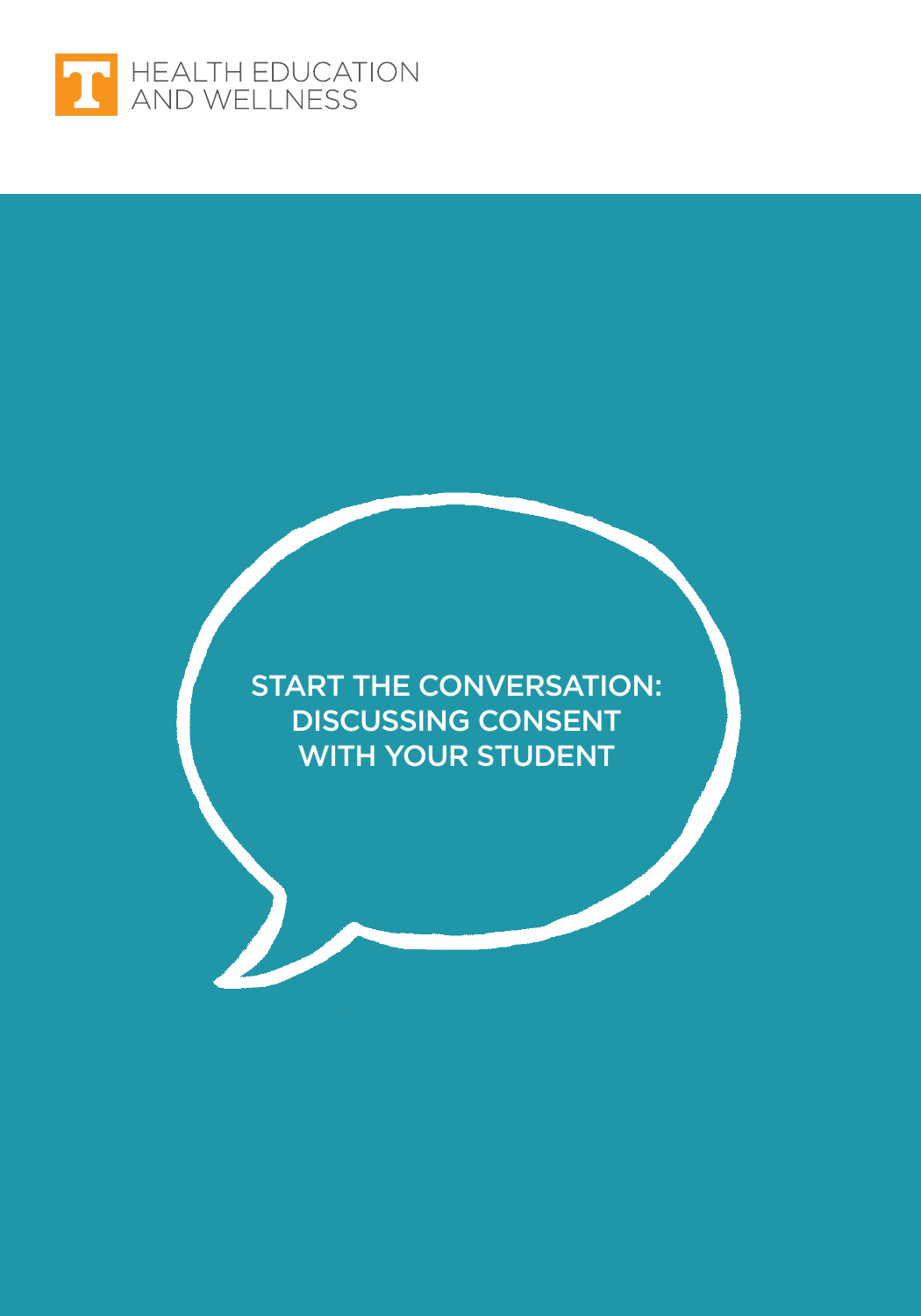Developed for you by the

Center for Health Education & Wellness 1800 Volunteer Blvd., Suite 201 Knoxville, TN 37996-3104 865-974-5725

[wellness.utk.edu](http://wellness.utk.edu)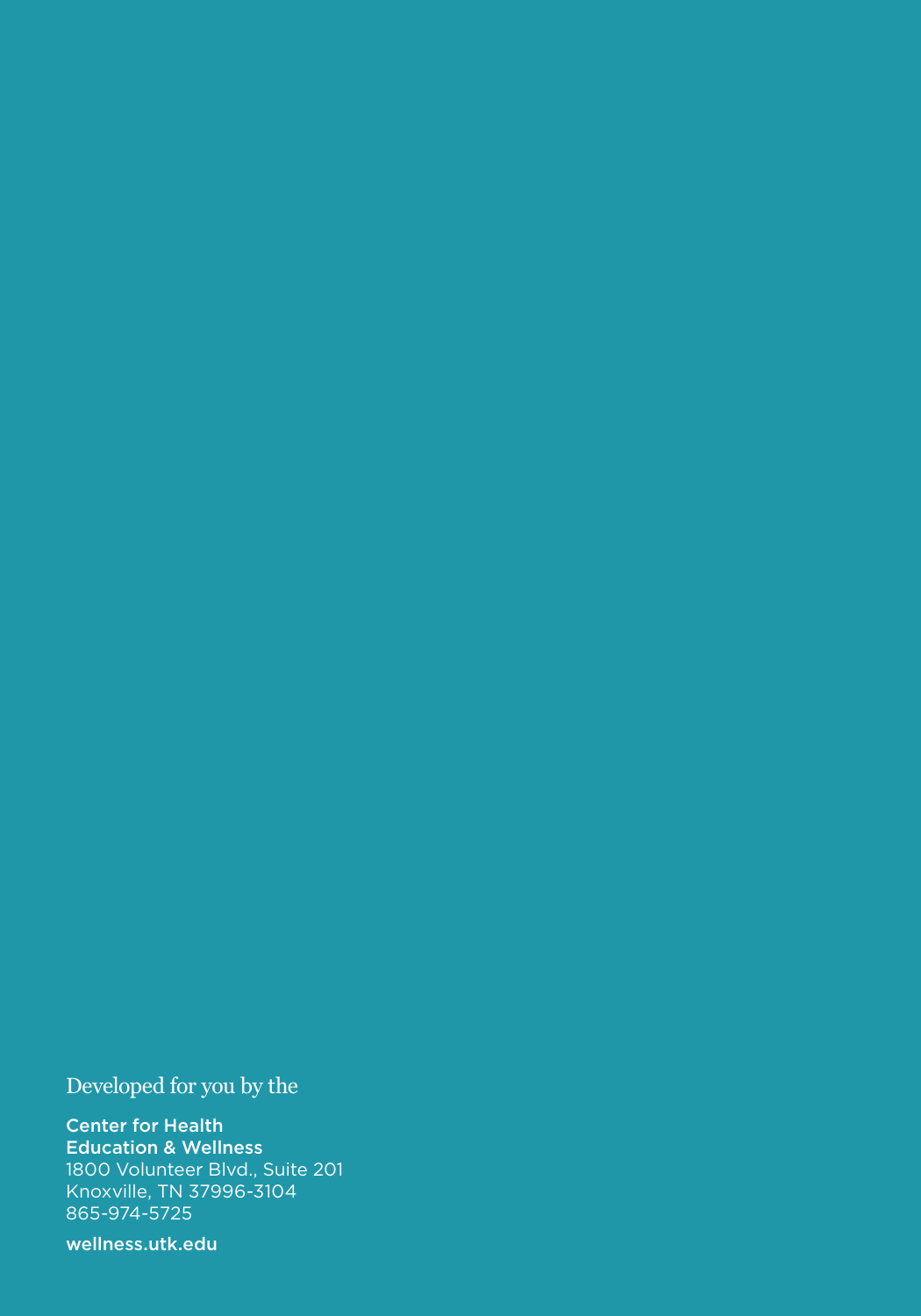College is a time for your student to gain new experiences, build new friendships, and make new memories that will last a lifetime. As you prepare your student for this transition, there are a lot of good reasons to include a conversation about consent.

This resource will provide you with tools to help you prepare for an open dialogue with your student about consent. It includes important information on UT policies and procedures, the importance of discussing consent, and how consent is affected by substance use.

The University of Tennessee, Knoxville, is committed to a safe environment for all students.

As a parent, you are and will continue to be the primary influence in your student's life.

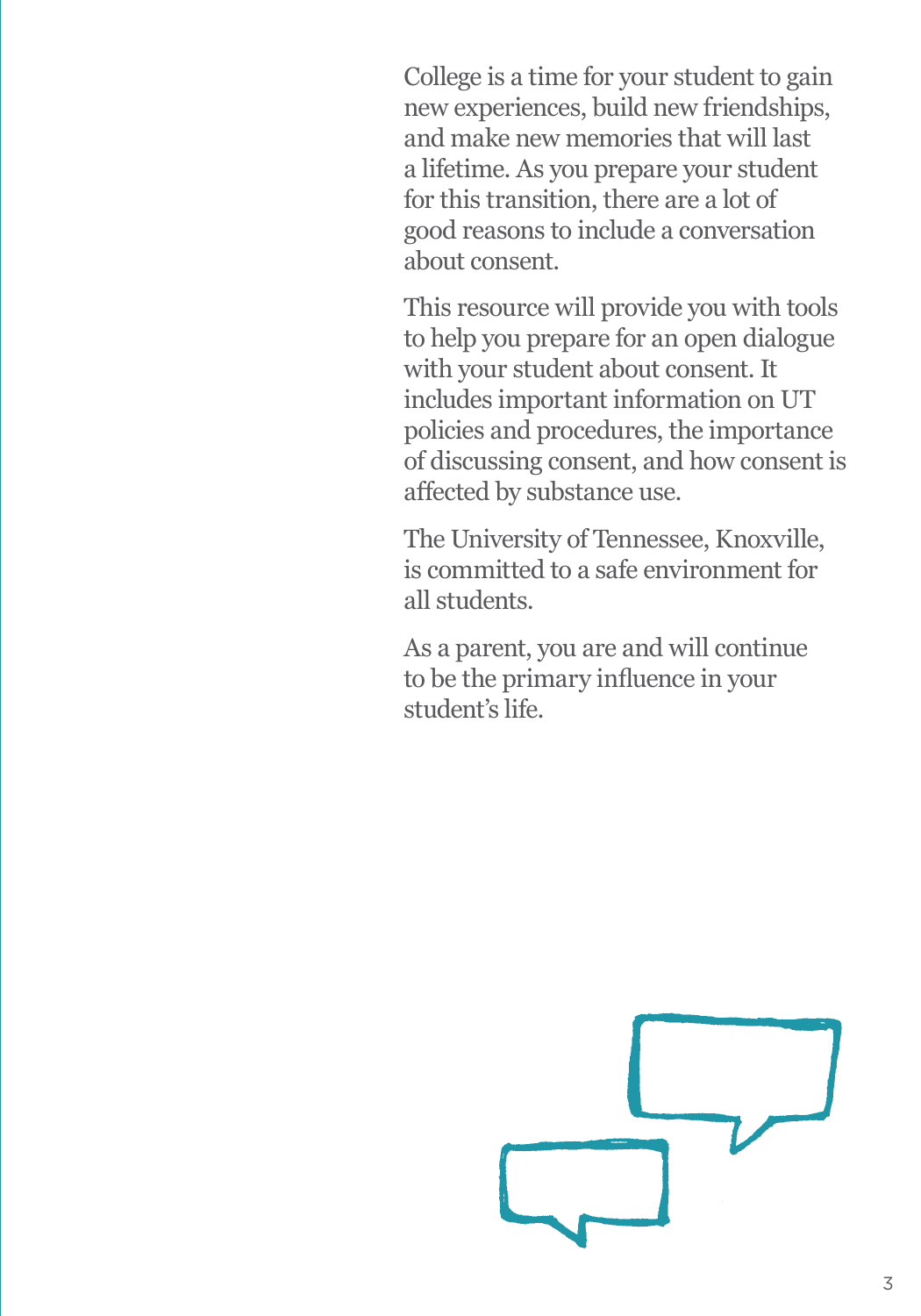# **Why You Need to Have This Conversation**

Understanding how to ask for and give consent can empower your student to speak assertively about what they do or do not want from an interaction.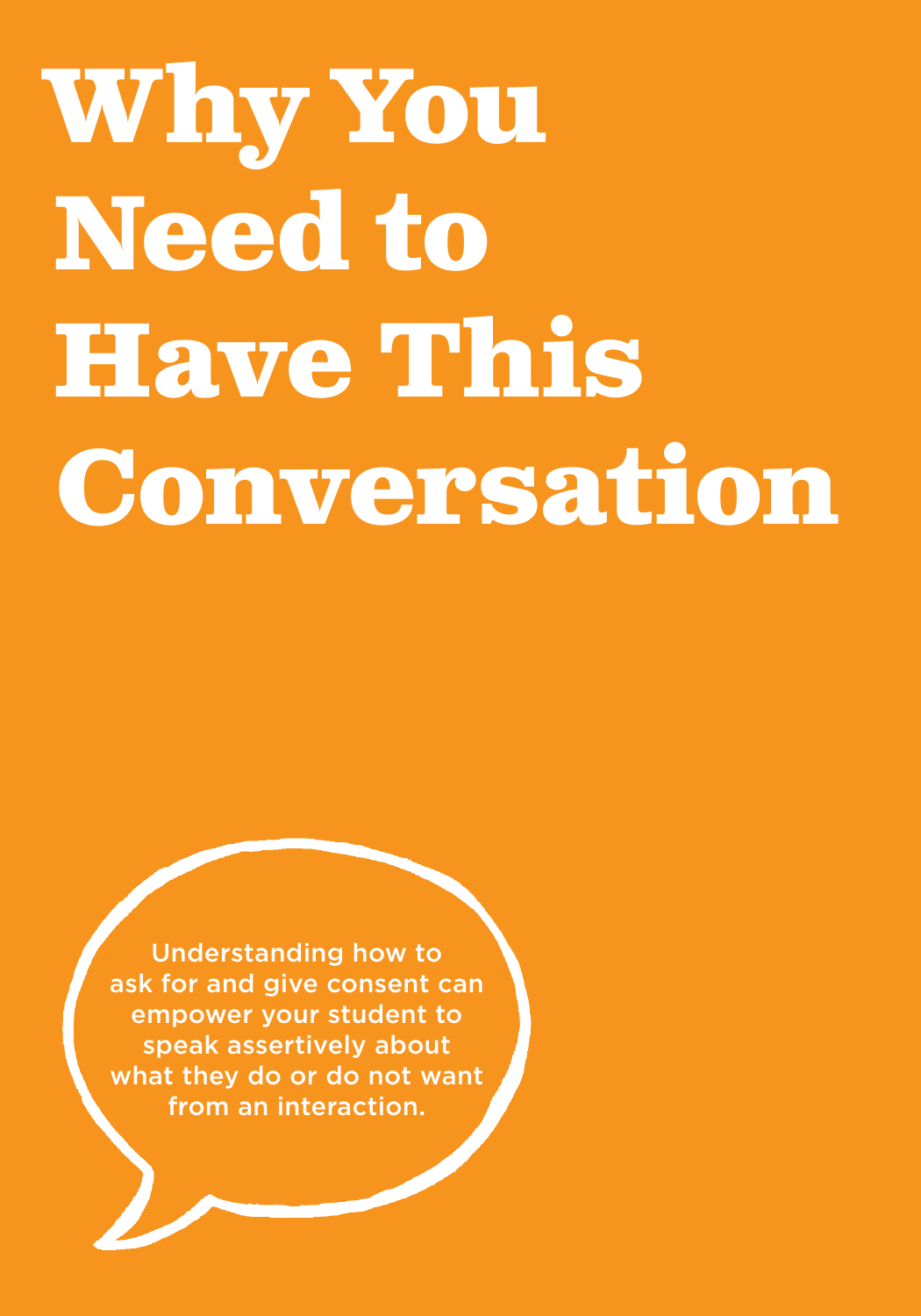When students arrive at college, they will likely find dating and relationship choices that are new or intensified. These issues can become even more complex when alcohol is involved. Relationships are an important component of college and young adulthood, but the issues of communication and choice can be complicated. Students must be guided to develop skills such as assertive communication and speaking up for their safety, as well as supporting the choices of others.

By following the suggestions provided here, you can help equip your student for the next steps in decision making. The time you spend will help strengthen the lines of communication within your family as you prepare for your student's years at UT and beyond.

As you plan a conversation with your student about consent, it is important to incorporate two elements: the meaning of consent and how alcohol can affect an individual's ability to gain or give consent.

### **CONSENT DEFINED**

"Consent" means an active agreement to participate. For the full definition, visit **[titleix.utk.edu](http://titleix.utk.edu)**.

#### **CONSENT AND ALCOHOL**

Consent is a complex topic that can be difficult to talk about, especially when alcohol is involved. The University of Tennessee addresses alcohol and other factors in terms of incapacitation, a temporary or permanent physical or mental state in which a person cannot make informed, rational judgments.

Alcohol can impair your student's ability to judge whether consent has been gained as well as impairing their ability to give consent. The overwhelming majority of sexual assaults reported by collegeage students involve alcohol.

These conversations help students to recognize how they may impact others.

For full definitions and additional clarification on incapacitation and consent as defined by the University of Tennessee Policy on Sexual Misconduct, Relationship Violence, Stalking, and Retaliation, see the university's sexual misconduct and relationship violence web resource at **[titleix.utk.edu](http://titleix.utk.edu)**.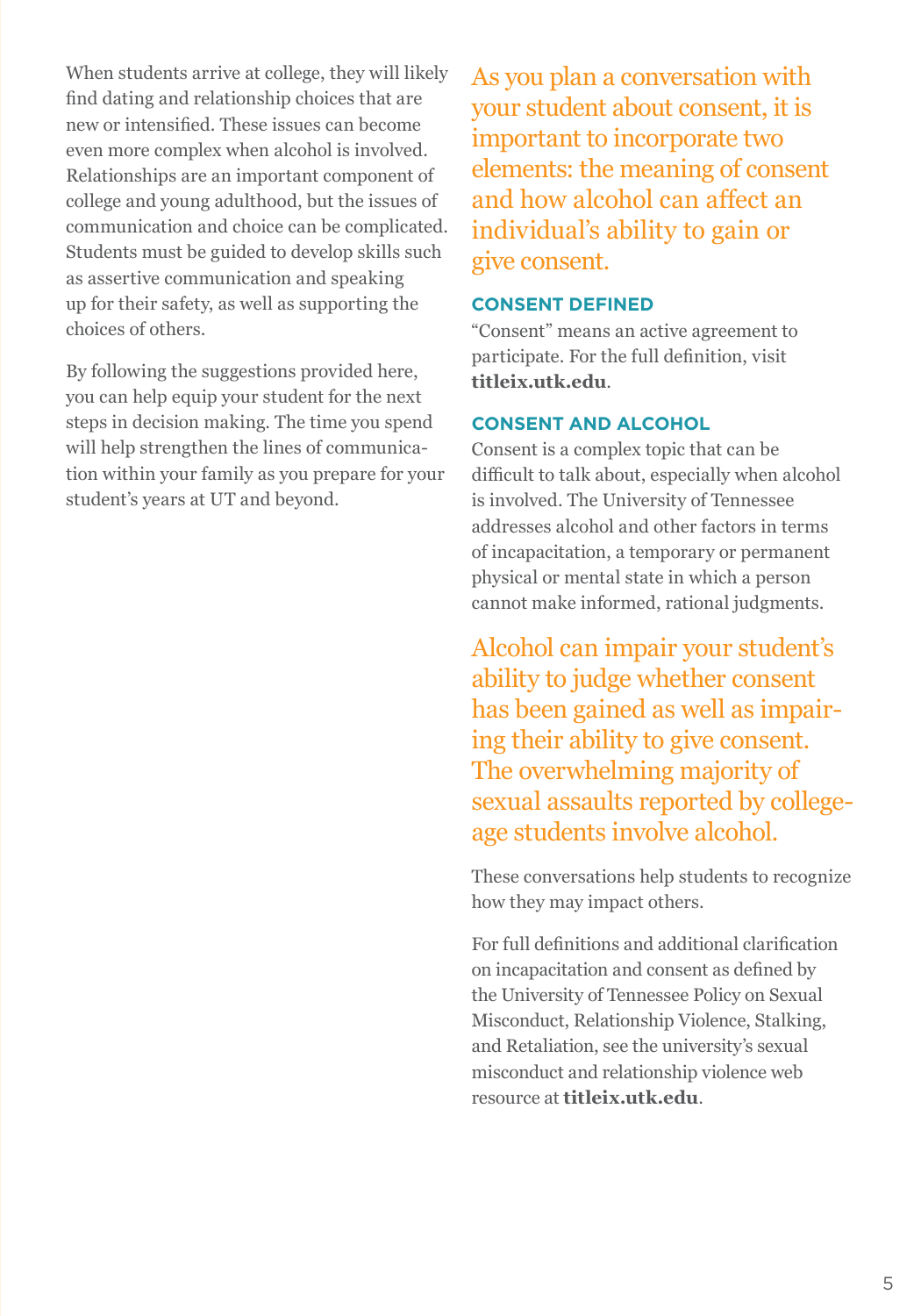# **The Conversation**

The consent conversation is not focused solely on empowering your student to say what they do or don't want; it must also empower them to know how to approach asking for consent.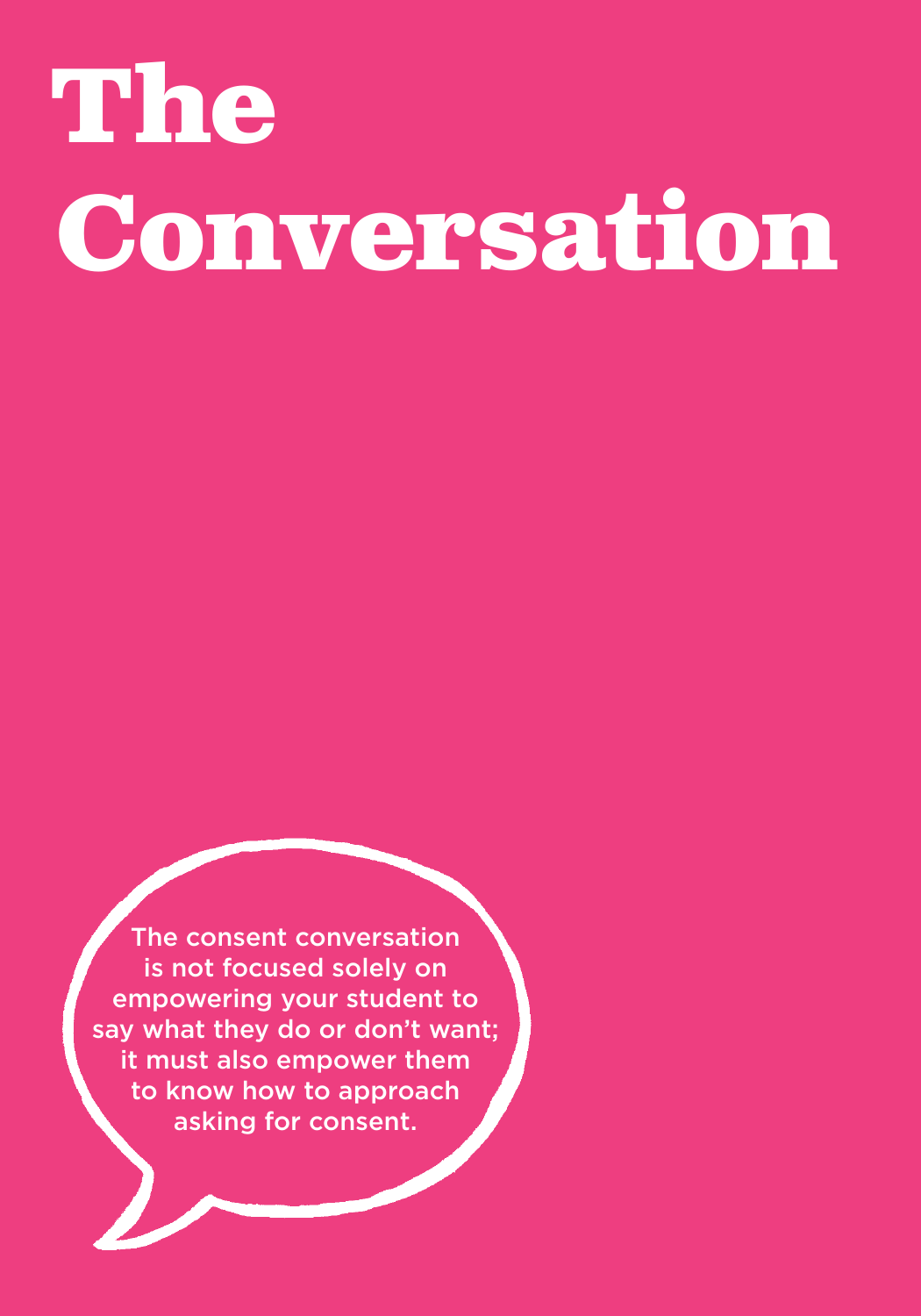#### **PLAN THE CONVERSATION**

As with anything important, taking some time to set the stage and plan the details of this conversation will help it go more smoothly. Think about when and where you and your student can best talk. This is not a conversation to have over the phone, in a crowded public place, early in the morning, or as your student is heading out the door. You may want to talk at home, or consider going out to dinner or to a coffee shop. Wherever you choose, make sure it's a place where you both can be comfortable having a one-on-one conversation.

#### **GET THE CONVERSATION STARTED**

With important conversations, sometimes the hardest part can be knowing how to begin. Here are a couple of ideas to help you get started:

"You'll be leaving for college soon. I'm excited for you, and I also want to prepare you for some critical decision making. I would like to talk to you about consent, and I want to make sure you are aware of your options. I know it might be hard to talk to me about it, but discussing difficult things is important. Would you mind giving me a few minutes to chat?"

"You've probably heard about consent from your friends or other people, and I would like to talk with you about it as well. I feel like it's one of the most important things I can do to prepare you for the choices you may face while at school. Do you mind talking with me for a few minutes about this?"

#### **Keep These Pointers in Mind**

- Ask your student about their views on consent.
- Listen to your student. Listening is the most important part of good communication. Be attentive and try not to be critical of your student.
- Give constructive feedback, share the facts, and debunk myths.
- Refrain from blanket statements like "Don't get yourself in a bad situation."
- Be wary of using such scare tactics as "If you drink, then . . ." to influence your student; this approach may discourage your student from listening.
- Collaborate with your student about ways they can articulate their boundaries. Empowering your student to state what they do and do not want can play a critical role in their safety and the safety of others.

Help plan ways for your student to ask for consent. The consent conversation is not solely focused on empowering your student to say what they do or don't want; it must also empower them to know how to approach asking for consent. The process can break down into four easy steps:

- **1. STOP**
- **2. Ask for consent**
- **3. LISTEN**
- **4. Get consent**

If they have any doubt, they should consider the answer to the question

## *"Did I get consent?"*

### **KEEP THE CONVERSATION GOING**

It is common for conversations about relationships to happen at more than just one sitting and for the depth of the conversation to change over time. Keeping the communication lines open can let your student know you are there to discuss their safety and that you'll continue to support them in making informed choices at UT.